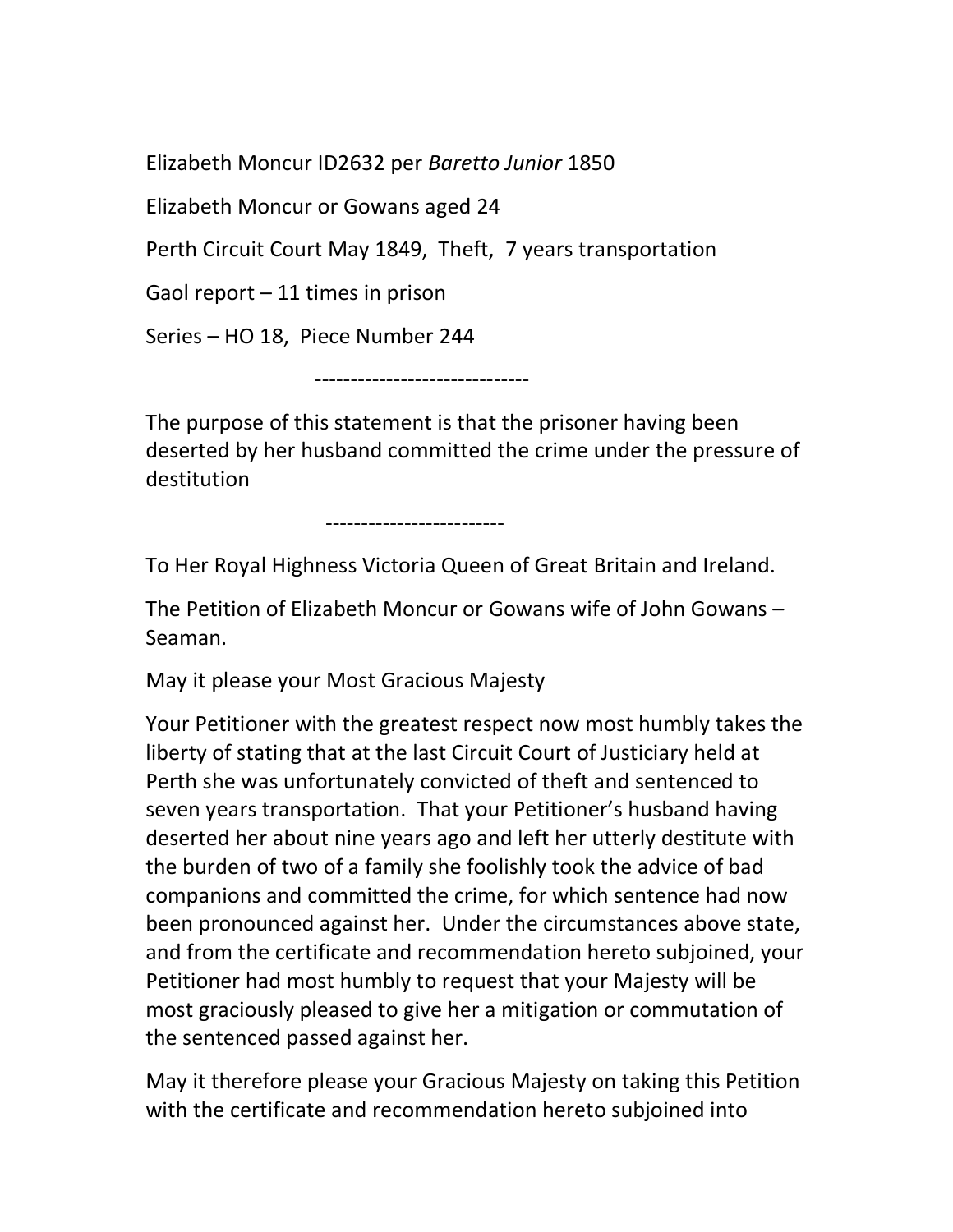consideration to extend your Royal Clemency to the Petitioner, by mitigating or commuting the sentence passed against her, as now humbly craved.

And your Petitioner as in duty bound will ever pray.

--------------------------------

Dundee

5<sup>th</sup> July 1849

We the individuals under named and designed hereby certify that the statement made in the Petition hereto , addressed to Her Majesty from Elizabeth Moncur or Gowans wife of John Gowans – Seaman are in our opinion true and correct and we have therefore most respectfully to give our recommendation that Her Most Gracious Majesty may be pleased to grant the desire of the Petitioner.

The parents being long known to us as sober industrious and decent persons in their humble sphere, this unhappy daughter being the only one of numerous family members that has ever given them trouble.

James Thourtson – Minister of St Clements Church Dundee

Robert Younger – Merchant

James Mills

And 6 other signatures.

Castle Lane

Dundee

31st August 1849

Sir